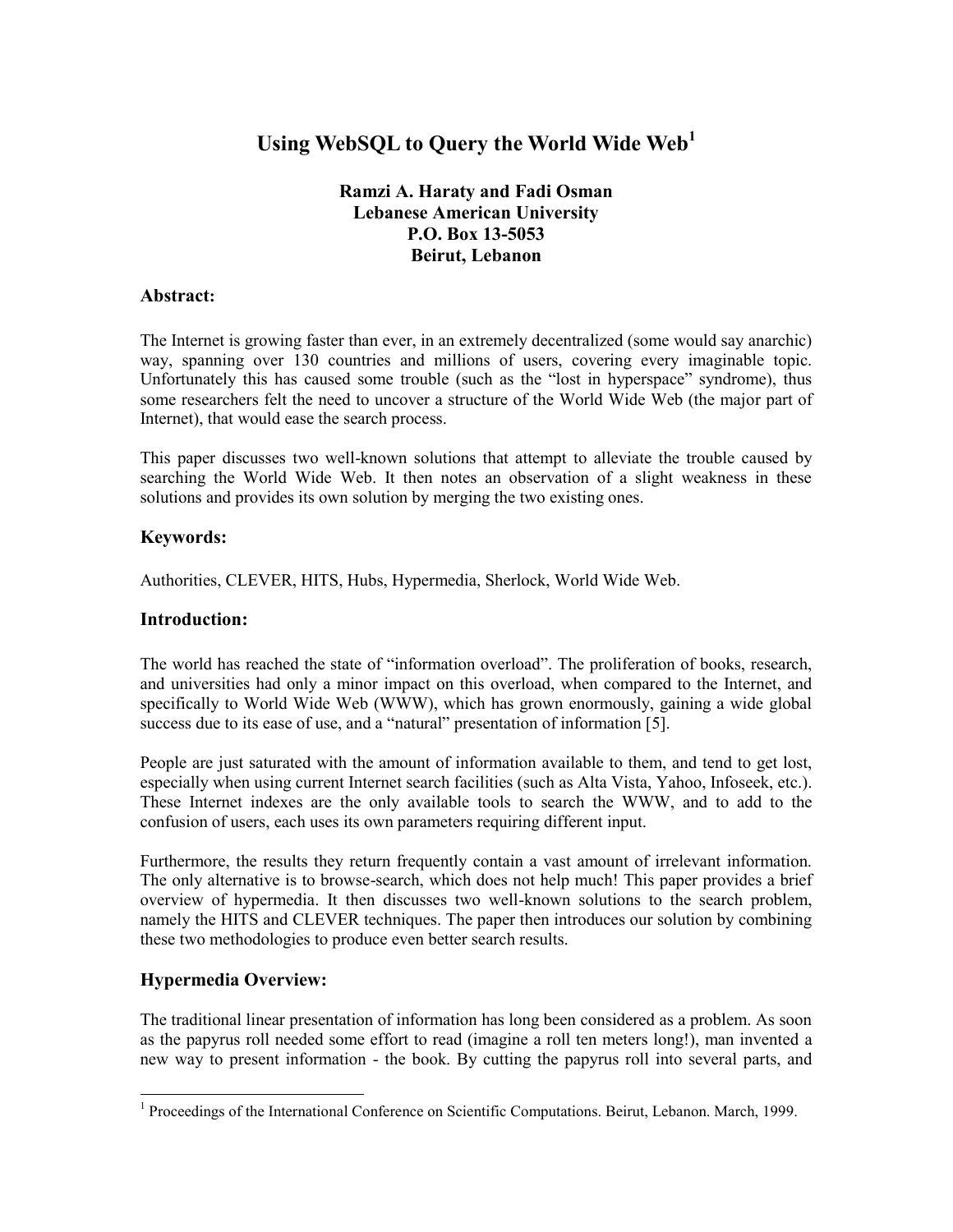classifying these into chapters, information retrieval was greatly improved. The book gave birth to indexes and thesauri. Unfortunately, information was still presented in a "unnatural way", forcing the associative human mind to work linearly.

In 1945, Bush described a machine, the Memex, that could be used to "browse and make notes in a voluminous online text and graphics system. It was to have several screens, and a facility for establishing a labeled link between any two points (nodes) in the library"[5]. Due to technological limitations of the time, the Memex was never built, but it may well be the first description of hypertext ever (Bush did not call it "hypertext").

The term hypertext originated in 1965, while Nelson was working on his Xanadu project [5], an ambitious term project whose ideas are still exploited. The concept of hypertext was then applied to graphics, sounds and other media, resulting in what is known as hypermedia, vastly used nowadays.

# **Applications of Hypermedia:**

The results of the experimental hypertext systems (Memex, Xanadu) lead to a worldwide explosion of interest. But we had to wait till the middle of the 80's, for the development of commercial systems, specifically targeted towards the large public. Building on their image of user friendliness, Apple Macintosh presented in 1987 its HyperCard, bundling it with their computers. Integrating graphics, sounds and text HyperCard gained popularity, and by 1989 there were hundred of thousands of HyperCard Stacks. A major characteristic of HyperCard was its use of hypertext to present the help topics.

The flexibility of hypermedia lead to the belief that anything could be done. Relying on its solid implementation with objects, hypermedia was used as representation of knowledge that was to change the world.

Researchers began exploring ways to represent relational databases, objects, facts and rules as hypermedia, which would solve many problems caused by heterogeneous databases. People even started thinking of ways to convert all existing printed material to hypertext, creating a huge database. With its inherent indexing capabilities, hypermedia seemed like the ideal way to store and present this huge amount of information. However, limitations started appearing, caused mainly by this freedom. Instead of helping the user to focus and gain information on his requested topic, hypertext lead to loss in focus.

Researchers began exploring ways to represent relational databases, objects, facts and rules as hypermedia, which would solve many problems caused by heterogeneous databases. People even started thinking of ways to convert all existing printed material to hypertext, creating a huge database. With its inherent indexing capabilities, hypermedia seemed like the ideal way to store and present this huge amount of information. However, limitations started appearing, caused mainly by this freedom. Instead of helping the user to focus and gain information on his requested topic, hypertext lead to loss in focus.

These problems were greatly emphasized by the birth of the HyperText Markup Language (HTML) and the WWW. Following the success of WWW, almost everything is now represented in hypertext. Desktop computers are following the trend to blend their environment with the Internet where everything could be found. It took us, however, a lot of time to be able to localize the information we wanted (80% of total project time). This shows the difficulty of searching the **Internet**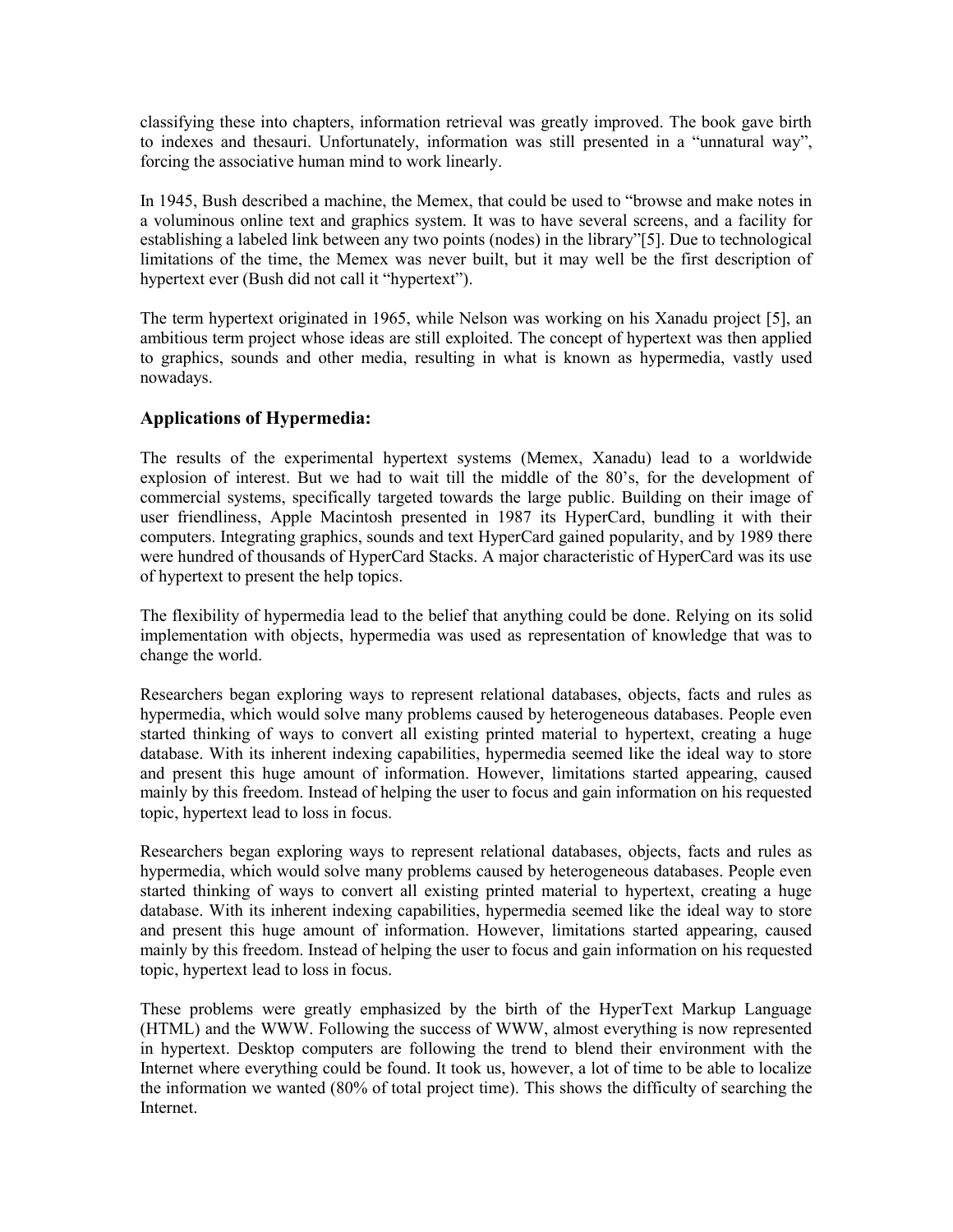Apple Macintosh tried to solve this difficulty by presenting Sherlock, a kind of unified interface to index engines (see Figures 1 and 2), described as the intelligent way to search the Internet. However, Sherlock is just an "interface", and still relies heavily on the indexes it queries, although having advanced natural language recognition, and presenting the search results in a rather appealing way.

| Sherlock<br>Ħ                                                                 |                          |        |  |  |
|-------------------------------------------------------------------------------|--------------------------|--------|--|--|
| Find File $\setminus$ Find by Content $\setminus$ Search Internet $\setminus$ |                          |        |  |  |
| Words <i>j</i> ava                                                            |                          | C      |  |  |
|                                                                               |                          |        |  |  |
| Search                                                                        | Search Sites<br>On       | 흐      |  |  |
|                                                                               | LookSmart                |        |  |  |
|                                                                               | MetaCrawler<br>Σ         |        |  |  |
|                                                                               | Perl Reference           |        |  |  |
|                                                                               | ĸ<br>TidBITS<br>Ν<br>ĪТB |        |  |  |
|                                                                               | WebCrawler<br>⊻          |        |  |  |
|                                                                               | Yahoo!<br>⊻              |        |  |  |
|                                                                               |                          |        |  |  |
|                                                                               |                          | Search |  |  |
|                                                                               |                          |        |  |  |

Figure 1. Sherlock Interface.

| AltaVista           |     |   |
|---------------------|-----|---|
| Encyclopedia.com    | ļ T | м |
| $\mathbf{y}$ Excite |     | ◡ |
| Infoseek            |     |   |
| Lycos               |     |   |

Figure 2. Sherlock List of Search Engines

# **WebSQL - a WWW Querying Language:**

# **Motivations behind WebSQL:**

As mentioned earlier, current WWW search engines are rather limited. Their biggest limitation is that their search process occurs in two separate phases. They would first navigate through the Internet, building their indexes according to the contents of web pages, then search these indexes in response to queries, thus ignoring additional information which belong to web documents. One important information is the location of a document. For example, consider a keyword search on 'IBM', 'personal computers' and 'price'. A search robot, 'Metacrawler', returned 92 references, including "I bought a Mac" T-shirt [3]. Clearly, if we were to indicate we want to search [www.ibm.com](http://www.ibm.com/) for these info, we would have found what we wanted, a list of IBM PC prices.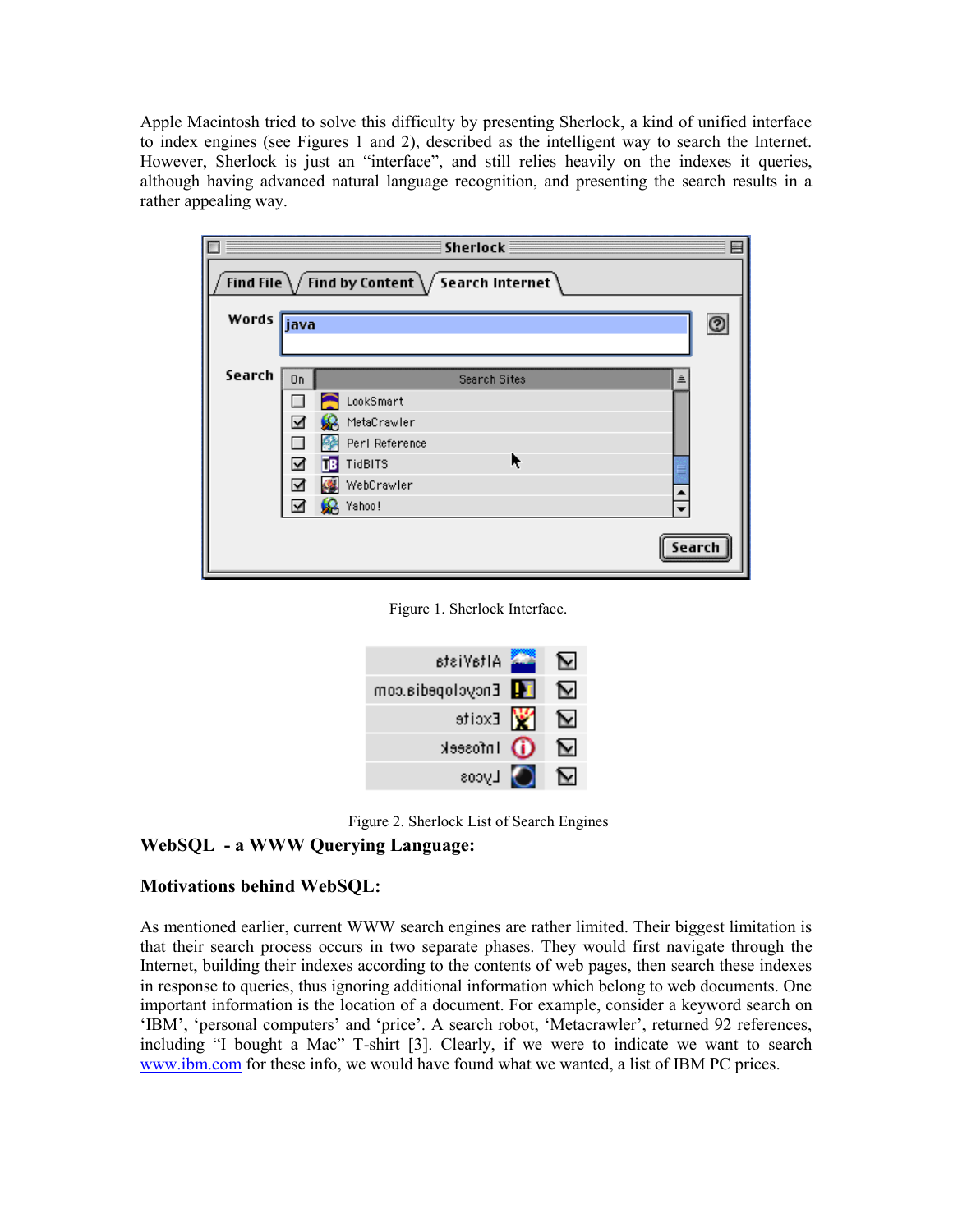Another issue is the cost of connection that is whether a site is local or remote. Clearly, we would prefer to access pages that have a faster download rate.

#### **Overview of WebSQL:**

WebSQL was the result of Mihaila's [4] effort to design a structured model of the web. He observed that when communicating with the web clients (browsers), web servers sent information concerning the modification date of a document, its type, length, title, and finally text. Similarly, every link on a web page could be represented by its label, the document it originates from and its target. Thus he proposed a "minimalist relational approach", consisting in associating every web object with the following tuples:

- URL[protocol, server, file, reference]
- Document [URL, title, text, type, length, modif].
- Anchor[base, href, label].

He then studied thoroughly the model, establishing for it a Formal Calculus, and thus was able to derive an SQL-like language enabling him to formulate such queries as:

Query 1. "Find all HTML documents about 'hypertext'":

SELECT d.url, d.title, d.length, d.modif FROM Document d SUCH THAT d MENTIONS "hypertext" WHERE dtype  $=$  "text/html";

Query 2. "Starting from the Department of Computer Science in Toronto, find all documents that are linked through paths of length two or less containing only local links. Keep only the documents containing the string 'database' in their title."

SELECT d.url, d.title FROM Document d SUCH THAT [http://www.cs.toronto.edu=](http://www.cs.toronto.edu/)| $\prod$ | $\prod$  d WHERE d.title CONTAINS "database";

Such a language means the possibility of writing applications with embedded WebSQL.

# **Drawbacks of WebSQL:**

One obvious drawback is its limitation on performing nested queries and its limited set of "link predicates"[5].

It also presents a slight weakness, which is its reliance on the results returned by the search engines (although it greatly improves on them). In fact, search engines return a somehow large collection of pages, which may verify our conditions, but still are poor references to what we seek (Note this drawback only appears when we do not give WebSQL a controlled navigation, as in Query 1).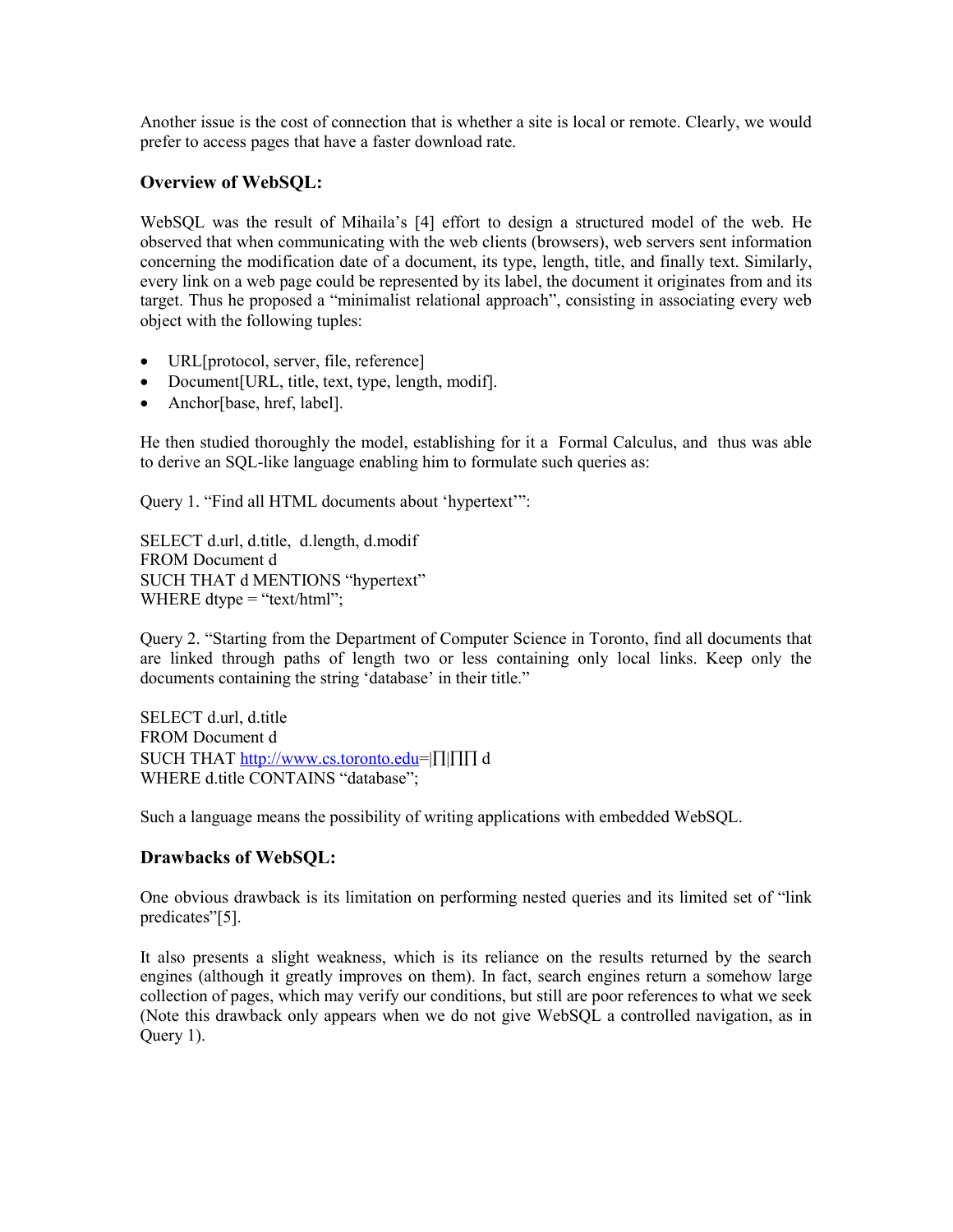#### **Authoritative Sources: a Solution:**

#### **Description of Authorities and Hubs:**

This approach was conceived while trying to find a relative structure underlying the WWW. Studies by Kleinberg [2] shows that the WWW is far less chaotic than it is thought to be. In fact he observed that a group of documents concerning a certain topic usually contained a couple of sets: Authorities and Hubs (see Figure 3). Authorities are the pages most frequently referred to in this group, while Hubs are the pages that refer most to Authorities. Kleinberg conceived an algorithm he called HITS to get these two sets. HITS first queries the search engines, then expands the resulting set by all pages pointed to by this set. Then it traverses these pages while maintaining a table of counts of references and then repeats the process a couple of rounds. It was shown that this actually takes some time but produces pretty accurate results.



Figure 3. Hubs and Authorities

IBM researchers improved on HITS by adding another level of traversal [5], and looking at the text around the links. They also filter out the sites frequently referenced by practically all pages such as Netscape, Microsoft, and Apple.

#### **Authorities, Hubs, and WebSQL:**

The idea is to add to WebSQL the possibility to use HITS or CLEVER to get a set of starting pages to the queries that do not specify ones. WebSQL uses definitions to propose an index server, context attributes, and link predicates. We could, for example, specify HotBot as index server instead of the default AltaVista by

DEFINE INDEX  $=$  "HotBot";

We could add to WebSQL the possibility to choose a distillation method:

DEFINE DISTILLATION = "none"; DEFINE DISTILLATION = "authority"; DEFINE DISTILLATION = "hub"; DEFINE DISTILLATION = "community";

where "community" = both "authority" and "hub".

By choosing "none", we would choose the default behaviour of WebSQL, "authority", "hub", or "community" would mean to start the query with the URL resulting from the distillation algorithm (HITS or CLEVER) in the FROM clause:

SELECT xxx